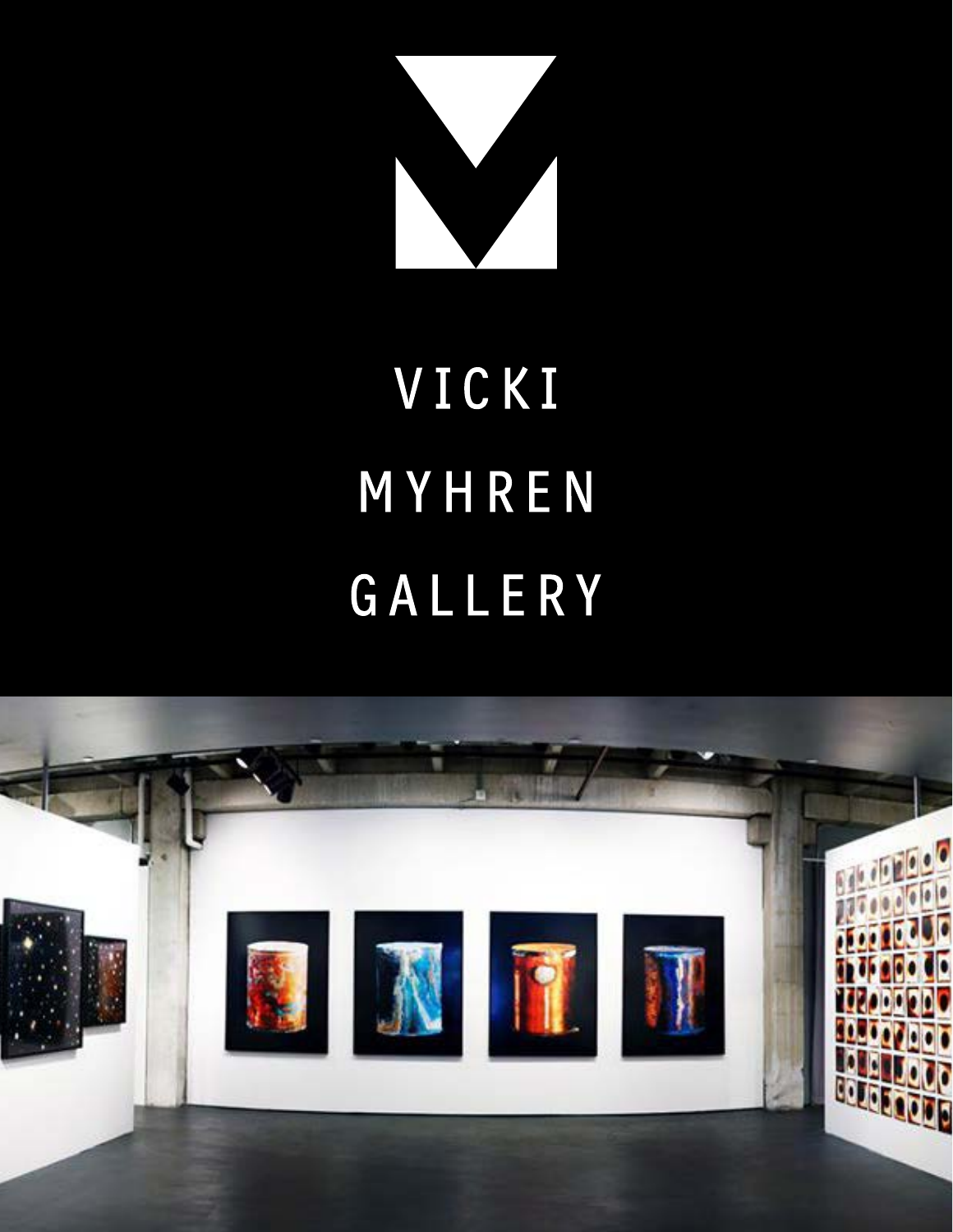The Vicki Myhren Gallery is the principal exhibition venue for visual art at the University of Denver. Dedicated to interdisciplinary visual arts programming and practice, the VMG is integral to the educational mission of the School of Art & Art History and the university and provides opportunities for engagement with the communities beyond campus. Established in 2001, the gallery is named in honor of Victoria H. Myhren, a life-long lover of the visual arts who believes students and communities should have access to vibrant spaces for creative engagement with art and artists.

 VMG's mission is to showcase and inspire creativity at the University of Denver. Through collaborative programs and dynamic exhibitions, the VMG encourages the interplay of artistic expression with student learning and serves as a multidisciplinary space for conversation, community, co-creation, performance, and practice of the arts. We seek to curate a platform for multidisciplinary engagement, Through the help of our incredible graduate student gallery assistants and undergraduate gallery attendants we unleash the potential of students to craft and curate a vision of community relevance and global importance in relation to the visual arts.



The VMG exhibits with relevance, thoughtfully connecting to curricula across the university while engaging community. Typically, we bring four to five exhibitions to our space per academic year. The Shwayder building lobby and student gallery exhibitions, and more recently, virtual exhibitions have joined this roster. We are contemporary, experimental, and creative, while connecting to historic influences. We are thought-provoking and dynamic. We are not a space but an experience—made by the people who interface with the art: artists, curators, students and faculty who interpret and shape the space through exhibitions and programming. The VMG is a space where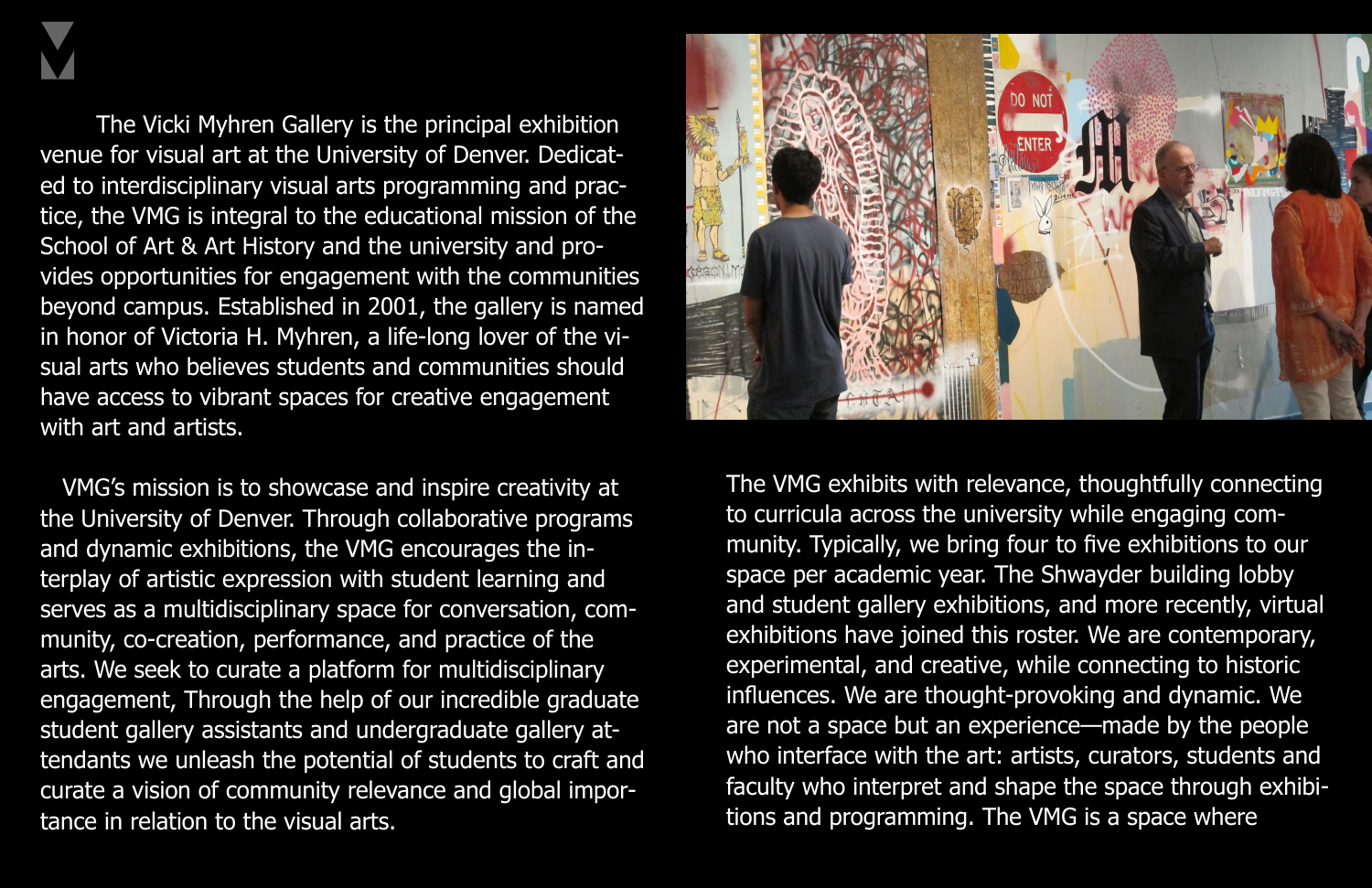

ideas become visible. At times contemplative, at times argumentative, but always vibrant, the VMG provides a lens through which to gaze and engage. It invites and demands attention. It engages across and beyond the campus, coming to you AND beckoning you in. It is reliably ever-changing and ever-relevant in your quest for provocation, contemplation, exploration, and interconnection across time, space, history and subject matter. You come back for more, because you must.



## **VICKI MYHREN GALLERY**

Shwayder Art Building 2121 E. Asbury Ave Denver, CO 80210

## **vmgallery@du.edu**

**[http://vicki-myhren-gallery.du.edu/](vicki-myhren-gallery.du.edu/)**



## **FIND OUT MORE**